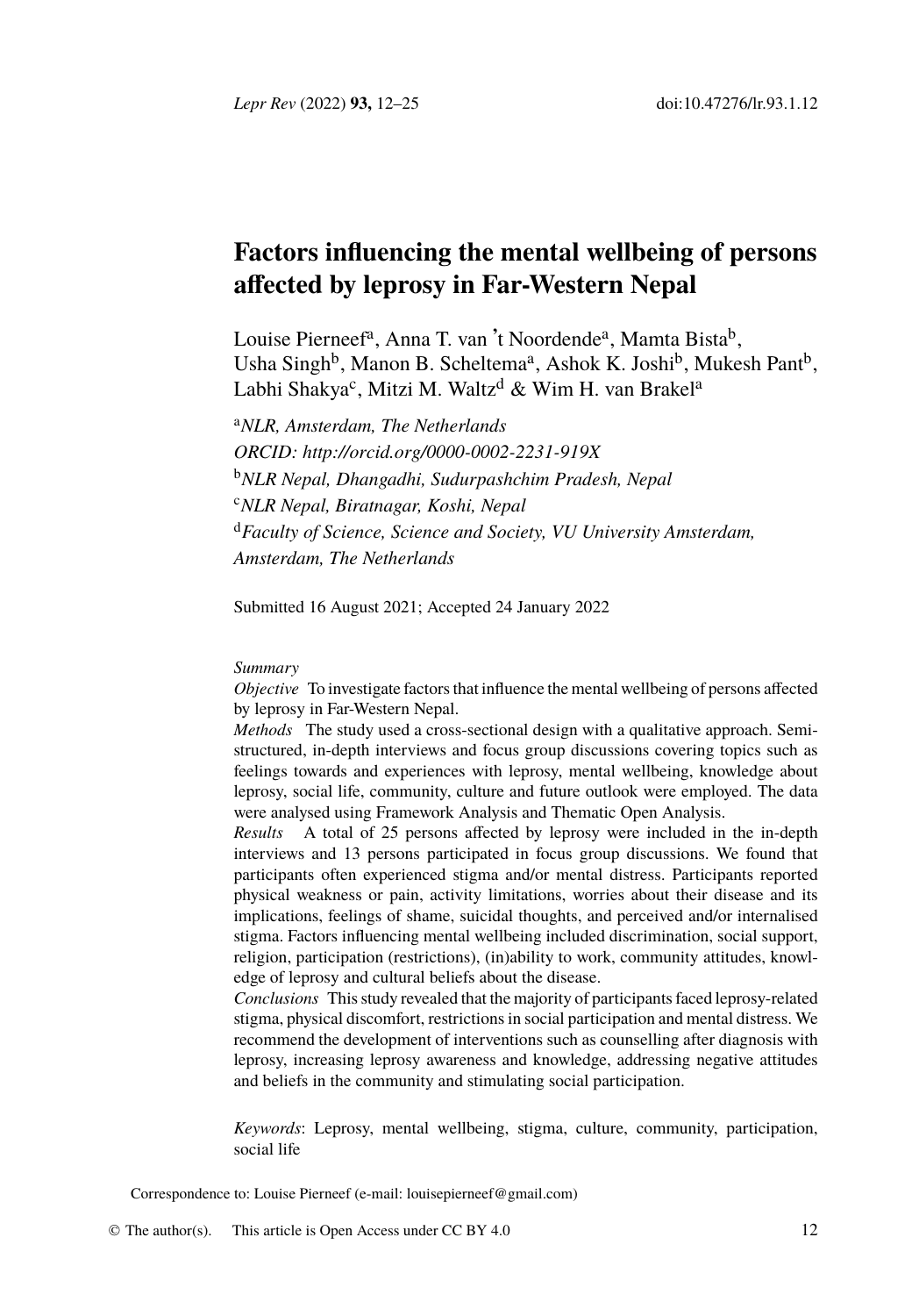#### **Introd[u](#page-11-1)[ct](#page-11-2)ion**

Leprosy is a neglected tropical disease (NTD), cause[d](#page-11-3) [by](#page-12-0) *Mycobacterium leprae*. Leprosy is still endemic in many parts of the world, [w](#page-12-1)[ith](#page-12-2) over 200,000 new patients diagnos[ed](#page-12-3) annually.<sup>1</sup> The disease is believed to be transmitted predominantly via the respiratory route and mainly affects the skin and peripheral nerves. Nerve damage may result in (often perma[ne](#page-12-4)[nt\)](#page-12-5) ph[y](#page-11-4)sical impairments, including visible disfigurements.<sup>2,3</sup> Although leprosy can be cured with multidrug therapy (MDT), permanent physical impairments have often already been incurred due to lack of timely diagnosis and treatment.<sup>4</sup>

In addition to physical impairments, persons affected by leprosy often experience social stigma.<sup>5–7</sup> The stigma associated wi[th](#page-12-6) leprosy can affect various aspects of a person's life, such as employment, marriage and social participation.<sup>8–11</sup> Many p[er](#page-11-1)[so](#page-11-2)ns affected by leprosy also report being socially rejected and insulted,  $^{12-14}$  which may result in mental ill health.<sup>15</sup> This is reflected by the fact that psychiatric disorders and psychosocial problems including depression, anxiety disorders and suicide (attempts) are [c](#page-11-3)ommon among persons affected.<sup>16–21</sup>

In Nepal, more than 3,000 new leprosy cases are still diagnosed each year.<sup>1</sup> Over 83% of leprosy cases in Nepal are among persons who reside in the Terai districts, which include Kailali and Kanchanpur districts of Sudurpashchim Pradesh.<sup>22</sup> In 2017, these dist[rict](#page-12-7)s accounted for the highest prevalence of leprosy in Sudurpashchim Pradesh, in addition to Achham (0.8 per 10,000 inhabitants of the population).<sup>23</sup>

Multiple studies have [re](#page-12-8)ported on leprosy-related stigma in Nepal.<sup>5–7</sup> A study in South-East Nepal found that women affected by leprosy experienced problems i[n t](#page-12-0)[hei](#page-12-1)[r m](#page-12-9)arital and sexual relationships because of their condition. These included negative attitudes, discrimination, violence, and problems related to fear of the disease.<sup>8</sup> Moreover, it has been reported that in Nepal, persons affected by leprosy have a significantly lower level of mental wellbei[ng](#page-12-10) in comparison to the general population. Depression was more common in affected persons, and severity of depression was associated with the individuals' disability grade.<sup>20</sup>

Attention to leprosy and distribution of resources to fight leprosy are of great importance in public health. Unfortunately, needs assessments of individuals who have already been affected by this often disabling condition are lacking.<sup>24</sup> As described above, various studies show that leprosy, disability, stigma, and mental wellbeing are closely linked.<sup>11,12,25</sup> In this study, we use mental wellbeing as synonymous with mental health, defined as "a state in which the individual realizes his or her own abilities, can cope with the normal stresses of life, can work productively and fruitfully, and is able to make a contribution to his or her community".<sup>26</sup>

Given the lack of specific data on mental wellbeing and stigma among persons affected by leprosy in Western Nepal and in-depth studies describing the factors influencing this, the aim of this study was to increase knowledge regarding the (personal, social/daily life, and cultural) factors that influence mental well[bei](#page-12-11)[ng](#page-12-12) of persons affected, in this region. These data could then be used in the development of interventions aimed at improving their mental wellbeing.

## **Material and methods**

## STUDY DESIGN

The study used a cross-sectional design with a qualitative approach. In-depth, semi-structured interviews and focus group discussions (FGDs) were conducted. The FGDs served as an addition to the interviews, as this type of data collection allows observation of the interaction between participants and an assessment of what are majority views or experiences versus individual opinions or experiences.27,28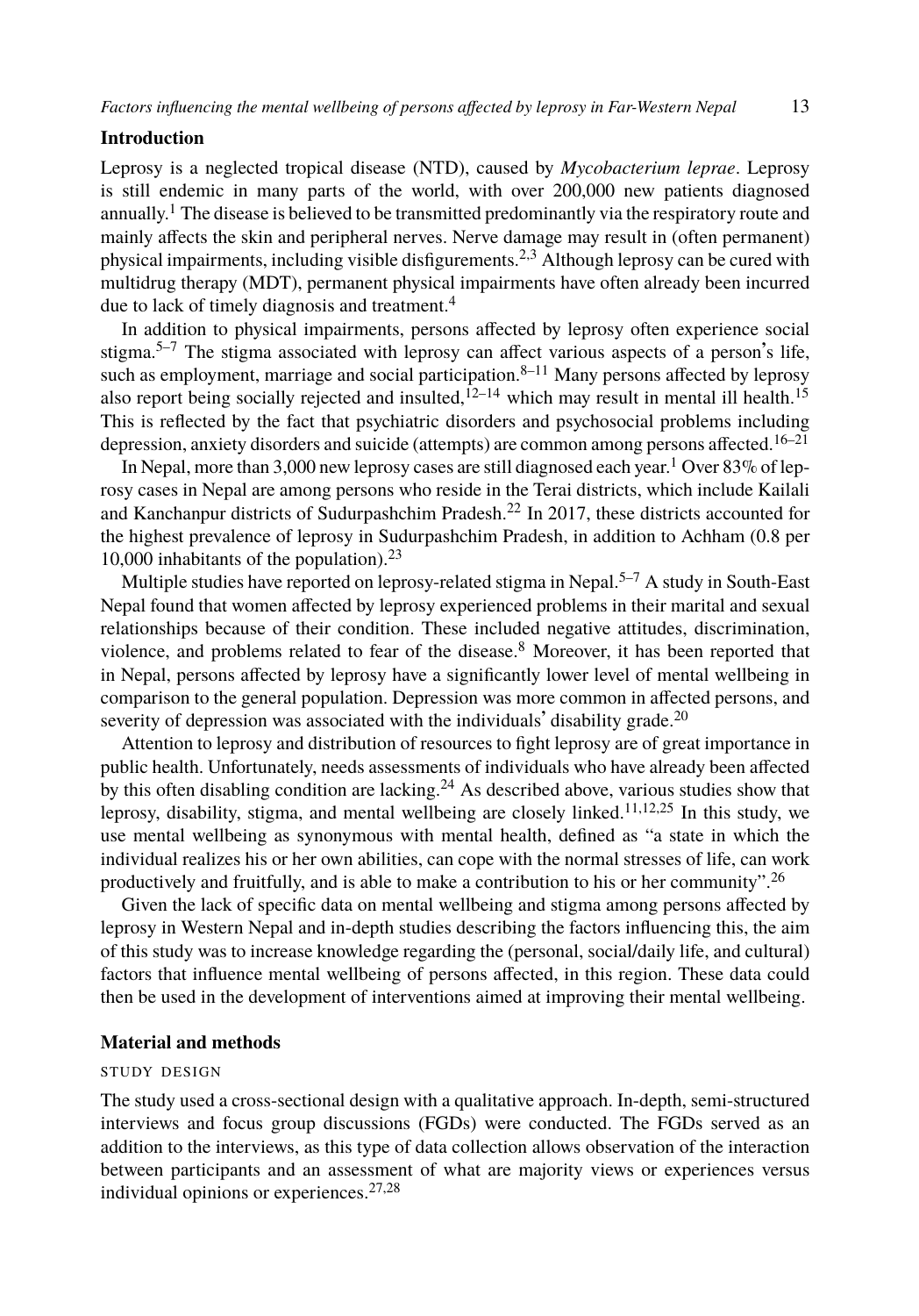#### STUDY SITES

This study was conducted in Kailali, Kanchanpur and Achham districts of the Sudurpashchim Pradesh province of (Western) Nepal. In 2018, more than half of the districts from Sudurpashchim Pradesh belonged to the country's ten least developed districts in human development, based on indicators such as poverty, food security, education, sanitation coverage, and health. All districts from Sudurpashchim Pradesh reported deficits in education, health and income as compared to national norms.<sup>29</sup>

#### STUDY POPULATION AND SAMPLE

This study focused on persons affected by leprosy. Individuals were included if they were above 18 years of age and resident in the Sudurpashchim Pradesh province (Far-West Province) of Nepal. Exclusion criteria were: unable or unwilling to give informed consent, unable to understand and/or speak Nepali, or additionally impaired or marginalized because of a comorbidity or disease other than leprosy (e.g. tuberculosis or lymphatic filariasis) [as](#page-12-13) we were interest[ed](#page-12-14) in factors that influenced the mental wellbeing of individuals affected by leprosy, specifically. Persons who had completed their leprosy treatment as well as those who still received treatment were included in the study to capture a complete overview of persons affected. Participants were recruited by staff of NLR Nepal who introduced the researchers to health coordinators in charge of health clinics in Kailali, Kanchanpur and Achham districts. They in turn contacted persons affected by leprosy and asked consent of potentially eligible participants. Sampling was purposive, with maximum variation in order to capture [w](#page-12-15)ithin-population variations. We aimed to include people with a range of levels of mental wellbeing, which was assessed with the WEMWBS, which measures mental wellbeing<sup>30</sup> and the PHQ-9,<sup>31</sup> which is used to assess depression severity. These questionnaires were administered by another researcher working on the quantitative part of this project (manuscript in preparation). We aimed to include participants who varied in age, gender, religion, education, and disability grade.

#### DATA COLLECTION

Leprosy-related impairment was scored using the WHO maximum grade.<sup>32</sup> Hands, feet and eyes can be scored 0, 1 or 2, indicating no loss of sensation, no visible deformity and no eye problems due to leprosy (grade 0), loss of sensation or eye problems due to leprosy but no visible deformity (grade 1), and visible deformity or severe visual impairment (grade 2).

Data were obtained by means of in-depth, semi-structured interviews and FGDs. The semistructured nature of the interviews allowed the interviewer to adjust the questions to the specific context, and to explore the sensitive topics of leprosy and mental wellbeing.<sup>27</sup> As not all persons affected by leprosy had told their family members, friends and/or others about their diagnosis, they were invited to the health clinic so they could participate in the interview without disclosing their condition. All participants were interviewed by the same female Nepalese interpreter, who was experienced in working with persons affected by leprosy and in qualitative data collection methods. The interpreter received additional training from the authors.

For both in-depth interviews (IDIs) and FGDs, interview guide topics included feelings towards and experiences with leprosy, mental wellbeing, knowledge about leprosy, social life, community, culture and future outlook. For each topic, we attempted to explore the feelings involved on an in-depth level and understand how these related to participant's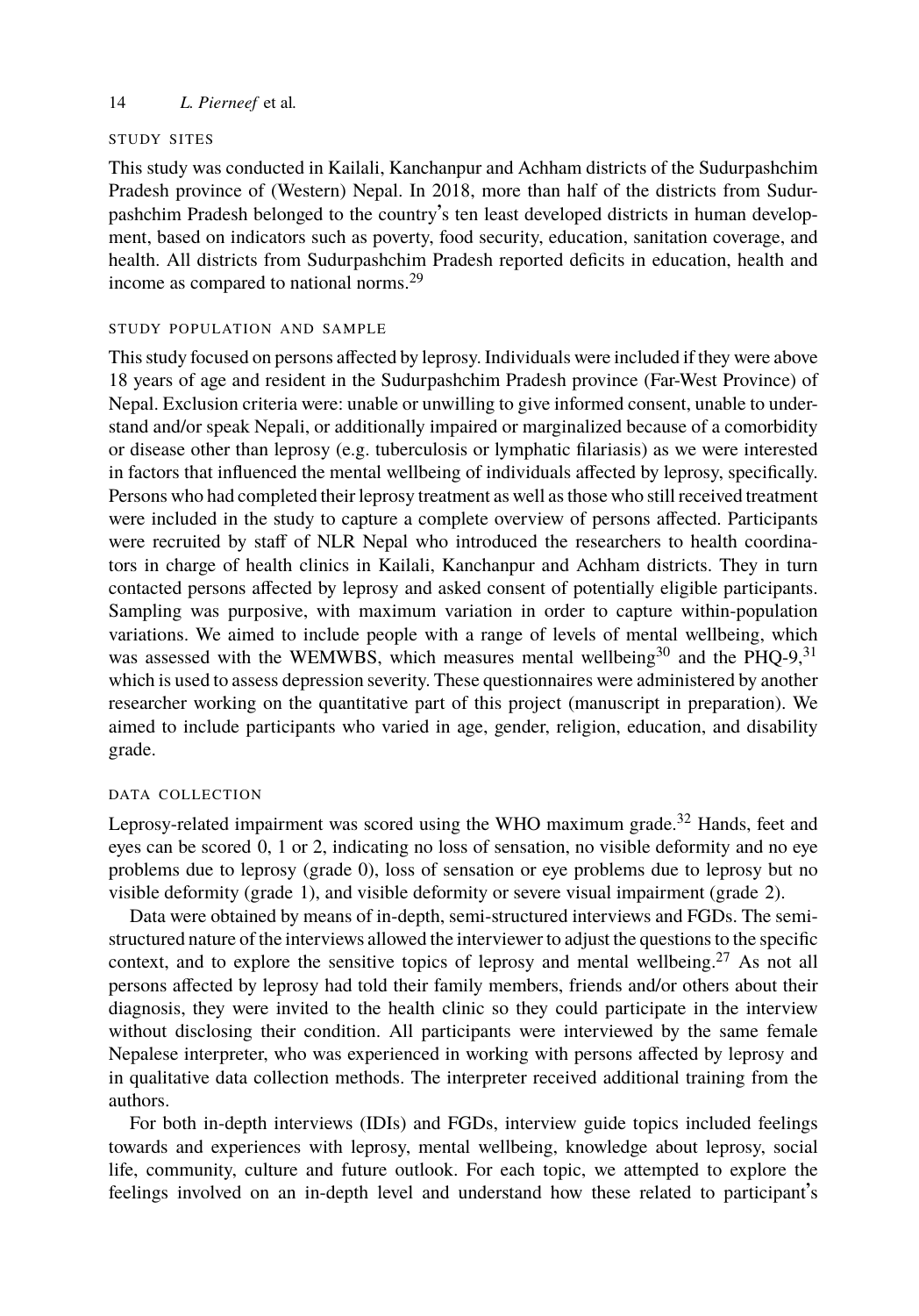mental wellbeing. These topics were based on a conceptual framework developed to show the relationship between NTDs, stigma and mental health.<sup>24</sup> This study mainly focused on steps 1 and 2 of the conceptual model, which include stigma, social exclusion, participation restrictions, disability and mental distress.

The interview guides of the IDIs and FGDs were translated from English to Nepali by persons familiar with the leprosy field and experienced in translating. N[ext](#page-12-12), interview guides were translated back to English, and again translated into Nepali by a different translator.

Each IDI lasted about 30–45 min. Questions were adjusted by pilot-testing the interview guide with three participants; these data were also included in the dataset.

Two separate FGDs were held; one for men and one for women, to allow the participants to speak freely. The FGDs were led by the interpreter (MB) who also conducted the IDIs in an environment as comfortable and easy to reach as possible for the participants, such as a private room in a health clinic. Both the first author (LP) and a second female Nepalese facilitator (US) were present to collect data about (non-verbal) interactions between participants. Questions posed in the FGDs were mostly open in order to stimulate conversation.<sup>28</sup> Each FGD lasted approximately two hours.

All interviews were conducted in Nepali and audio-recorded. Interviews were conducted until no n[ew](#page-12-8) [in](#page-12-11)formation to address the research question was gener[ate](#page-12-12)d. After each interview, the researchers discussed whether data saturation was reached. Data was collected between mid-April and the end of June 2019.

# DATA ANALYSIS

The recordings of the interviews were transcribed verbatim in Nepali and translated into English by the interpreter. Data were kept in a secure database, and no names or addresses of participants were connected to the data. Framework ana[lys](#page-12-11)is was used, with predetermined themes based on the framework developed by Eaton mentioned earlier, giving clear direction.<sup>24,27</sup> When new themes arose, these were also included.<sup>28</sup> Transcripts were read multiple times before formal analysis. To place issues into context, interviews and analyses were discussed among the Nepali and Dutch researchers involved in the study. A coding scheme was developed based on Thematic Open Analysis. All information in the transcripts was coded by the lead author (LP). The qualitative analysis programme MAXQDA was used to assist in analysing the data. The coding scheme was applied to all the data, resulting in a chart that included data arranged according to the developed themes. Finally, a map was created identifying connections and interpretations based on the chart. $27$ 

#### ETHICAL CONSIDERATIONS

Before each interview and FGD, written infor[me](#page-4-0)d consent was obtained, and the study and its purpose were verbally explained, reassuring participants about their anonymity, and their right to refuse to answer or quit the interview at any time. The study received ethical approval from the Nepal Health and Research Council (NHRC) under Ref. No. 2925.

# **Results**

# CHARACTERISTICS OF THE STUDY SAMPLE

A total of 38 persons affected by leprosy were included in the study: 25 persons participated in IDIs and 13 participated in FGDs (see Table 1). In the IDIs, 12 men and 13 women were included. The mean age was 51 (range: 23–73 years). In the FGDs, six women and seven men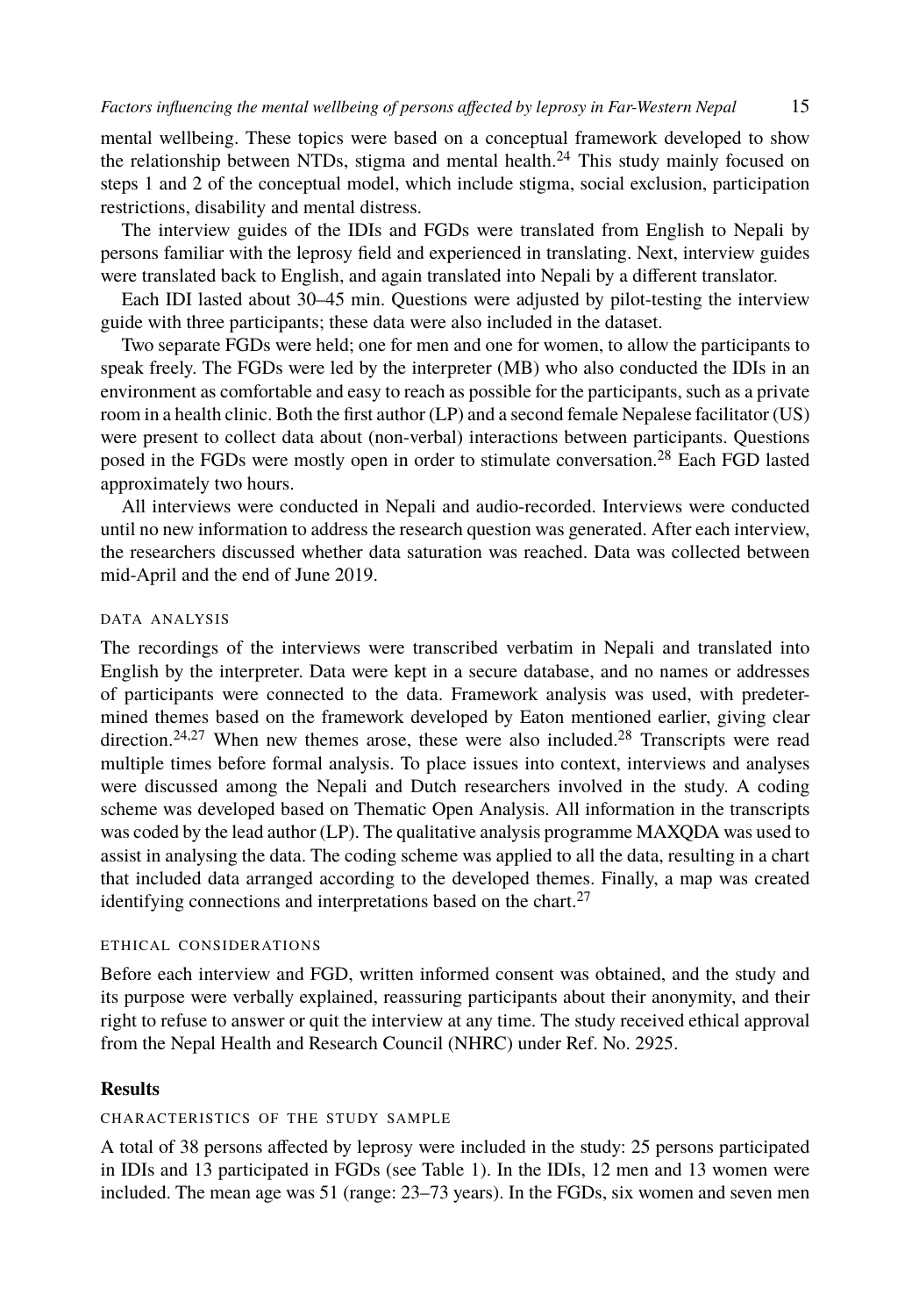<span id="page-4-0"></span>

|  |  | Table 1. Background characteristics of the study participants |  |  |  |  |
|--|--|---------------------------------------------------------------|--|--|--|--|
|--|--|---------------------------------------------------------------|--|--|--|--|

|                                   | In-depth interviews $(n = 25)$ | Focus group discussions $(n = 13)$ |
|-----------------------------------|--------------------------------|------------------------------------|
| Mean age<br><b>Median</b> age     | 51<br>53                       | 41<br>36                           |
| Gender                            |                                |                                    |
| Female                            | 13                             | 6                                  |
| Male                              | 12                             | $\overline{7}$                     |
| Area of residence                 |                                |                                    |
| Urban                             | 19                             | 12                                 |
| Rural                             | 6                              | $\mathbf{1}$                       |
| <b>Marital status</b>             |                                |                                    |
| Married                           | 23                             | 9                                  |
| Widowed                           | $\mathbf{1}$                   | $\sqrt{2}$                         |
| Separated                         | $\mathbf{1}$                   | $\overline{2}$                     |
| <b>Religion</b>                   |                                |                                    |
| Hindu                             | 20                             | 12                                 |
| Christian                         | 5                              | $\mathbf{1}$                       |
| <b>Level of education</b>         |                                |                                    |
| Illiterate                        | 12                             | $\mathbf{1}$                       |
| Read and/or write only            | 7                              | $\overline{7}$                     |
| Primary education                 | 5                              |                                    |
| Secondary education               | 1                              | $\overline{4}$                     |
| Higher education                  |                                | $\mathbf{1}$                       |
| <b>Employment status</b>          |                                |                                    |
| Housewife                         | 11                             | $\mathfrak{2}$                     |
| Farmer                            | 6                              | 5                                  |
| Unemployed                        | 5                              | $\mathbf{1}$                       |
| Self-employed                     | $\overline{2}$                 | $\ensuremath{\mathfrak{Z}}$        |
| Paid work                         | $\mathbf{1}$                   | $\overline{2}$                     |
| Level of family income            |                                |                                    |
| No income                         |                                |                                    |
| $\leq$ 3000 Nepalese rupees/month | 6                              |                                    |
| 3001-5000 Nepalese rupees/month   | 5                              | $\mathbf{1}$                       |
| 5000-7000 Nepalese rupees/month   | $\overline{2}$                 | $\overline{4}$                     |
| $\geq$ 7000 Nepalese rupees/month | 12                             | 8                                  |
| WHO maximum grade                 |                                |                                    |
| $\boldsymbol{0}$                  | 11                             | 11                                 |
| $\mathbf{1}$                      | 5                              | $\overline{c}$                     |
| $\overline{c}$                    | 9                              |                                    |
| <b>District</b>                   |                                |                                    |
| Kailali                           | 12                             | 12                                 |
| Kanchanpur                        | $\,$ 8 $\,$                    | 1                                  |
| Achham                            | 5                              |                                    |

were included in separate group interviews. The mean age was 36 (range: 22–76 years). Most participants were married  $(n = 23/25$  for IDIs and  $n = 9/13$  for FGDs) and the majority of the participants in both groups were Hindu ( $n = 20/25$  for IDIs and  $n = 12/13$  for FGDs). Except for two IDI participants living in a leprosy village, all participants lived in urban areas. For IDIs, 11 persons had a disability grade of 0, five were graded as 1 and nine were graded as 2. In the focus groups, 11 participants had a disability grade of 0 and two were graded as 1.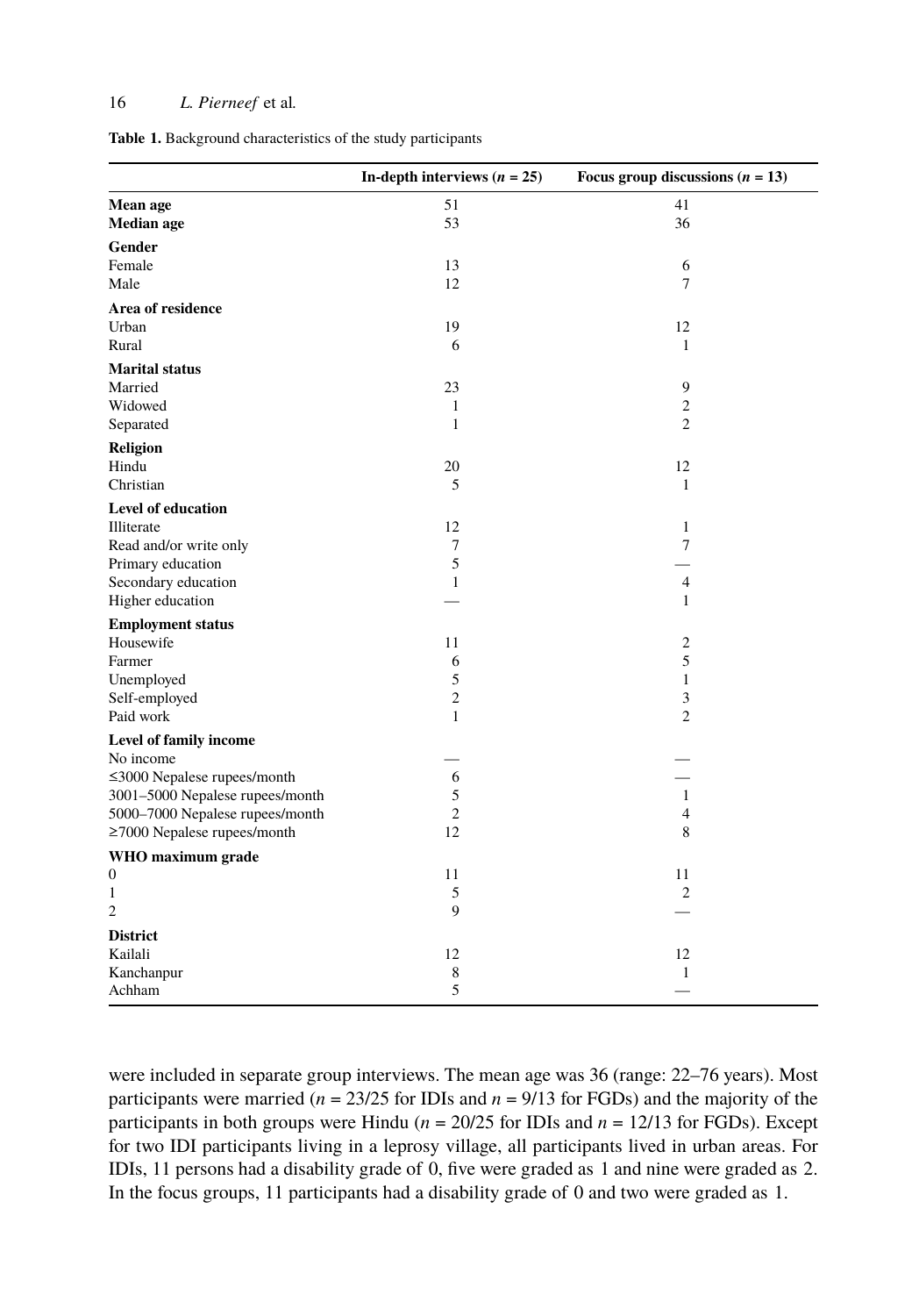PERSONAL FEELINGS AND EXPERIENCES RELATED TO BEING AFFECTED BY LEPROSY

Although the majority of the IDI participants  $(n = 16/25)$  indicated that their families and others knew about their disease, some indicated that only their family members knew, and two women had only told their husbands. Reasons for not disclosing their disease status were fear of (negative) reactions from others and discrimination, as well as the feeling that there would be no advantage or need to tell others. One woman told her husband that she would commit suicide if he told anyone about her disease.

## *Positive feelings*

Personal feelings reported to positively affect the mental wellbeing of persons affected by leprosy included feelings of hope and trust in the future, not caring about other people's opinion, not thinking/worrying too much, and feeling strong. One participant explained:

*"…I am very strong in this case. If I would have been thinking a lot, I would not have survived …" (Woman affected by leprosy, age 38)*

And one man in the FGD asked another participant:

*"…Why are you worried? Because everyone might have some disease, even God has some diseases. I don*'*t worry at all …" (Man affected by leprosy, age 76)*

#### *Negative feelings*

Most participants were aware of the presence of stigma around leprosy, and some of them had experienced stigma in some way themselves. This is illustrated by the following quote:

*"…Because when I was very young, I have seen leprosy-affected people who were forced to live in a cave or far away from their houses. That*'*s why I didn*'*t tell about my disease to anyone …" (Woman affected by leprosy, age 27)*

A number of participants in the IDIs and FGDs (*n* = 13/38) reported that their selfesteem had reduced, mainly because they could not do things as they once did. In addition, many experienced feelings of shame. Participants explained that they felt ashamed about their physical appearance (e.g. patches on the skin or darkened skin colour from treatment), about being affected by leprosy in general, and about being unable to do the things they wanted to do. These feelings sometimes led to persons thinking that their disease reflected badly on family members.

*" …My eldest daughter doesn*'*t have any problem in her married life, because she was brought up in a foreigner*'*s place and she doesn*'*t know much about us. But my younger daughter, she got married to a man nearby and recently they have been separated. I don*'*t know what the cause of that is. It might be due to us [the participant and his wife, both affected by leprosy] …" (Man affected by leprosy living in a leprosy village, age 72)*

Participants also indicated that they worried about transmitting the disease to others and about not being cured. Quite a few participants said they thought about dying  $(n = 11/25)$ . Whereas a few were worried about death, others said they felt or had felt that it would be better to die than to live with leprosy. Most of the individuals reporting the latter had a grade 2 disability (*n* = 4/5). One woman felt that it would not matter if she died. Some participants explained that being affected by leprosy was unbearable, because of disability, difficulties in meeting responsibilities and pain. One woman said:

*"…I am very sad, because I have a disability in my lower limbs. I think it is better to die rather than living with such a condition …" (Woman affected by leprosy, age 50)*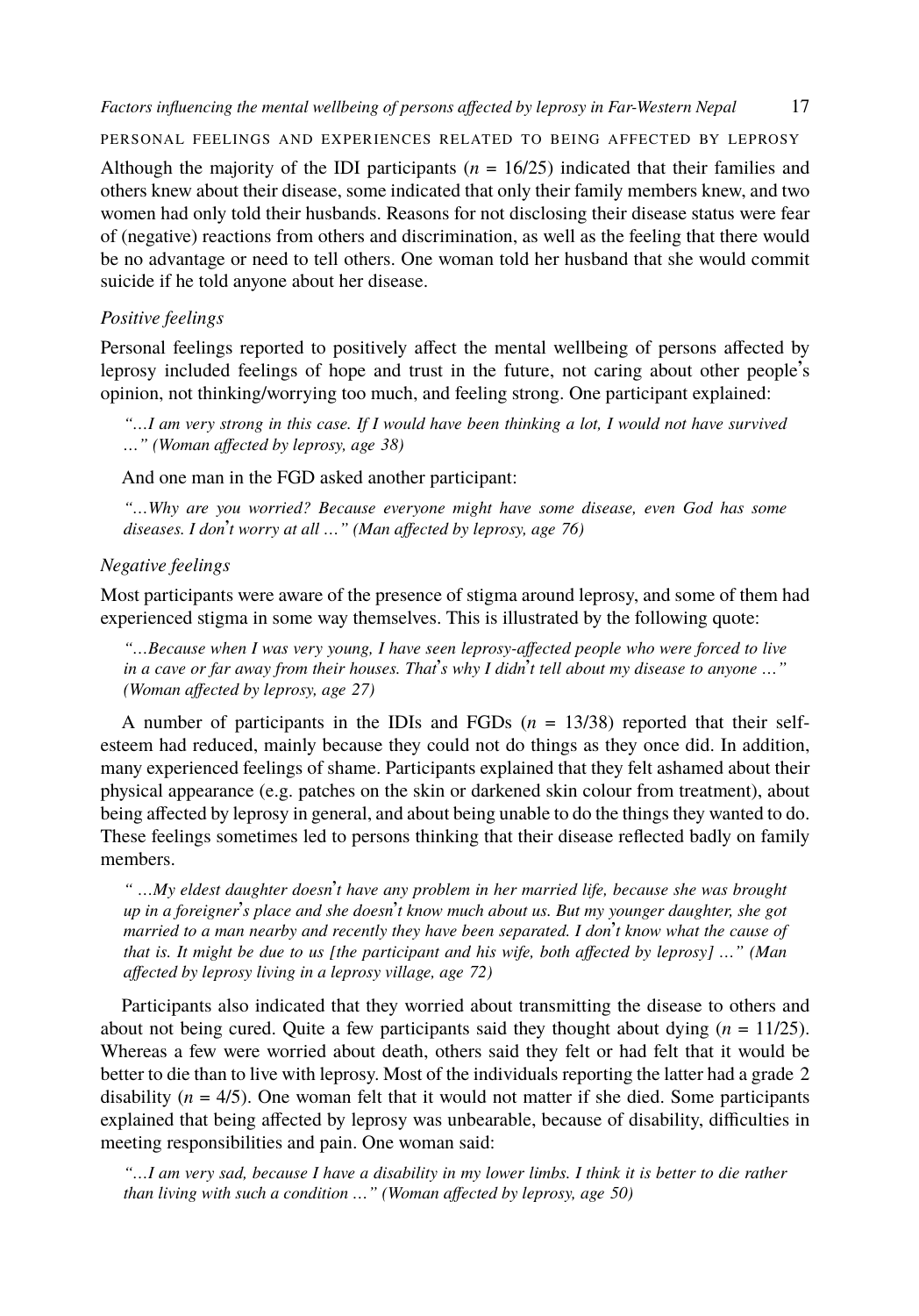FACTORS REGARDING SOCIAL AND DAILY LIFE INFLUENCING THE MENTAL WELLBE-ING OF PERSONS AFFECTED BY LEPROSY

Over half of the participants mentioned the inability to do day-to-day activities as before, like cooking, farming or cutting wood. Most participants explained that this was caused by feelings of physical weakness  $(n = 17/38)$ .

# *Positive factors*

Almost all participants indicated that they receive some form of support from family or others (*n* = 24/25). Support came in various forms, from mental support to others taking over work. Most often, support came from the participant's spouse.

A few participants from IDIs and FGDs  $(n = 4/38)$  told us that they got married to their partners after receiving their diagnosis. One woman had disclosed her disease and was about to get married. A father of two children, who was relieved that his children were able to marry despite his condition, told us:

*"…My daughter-in-law*'*s parents allowed their daughter to marry my son. Many years ago it wasn*'*t accepted to marry daughters to families in which there was a leprosy-affected person. Even my daughter got married and no one said: "there is leprosy in your family" …" (Man affected by leprosy, age 71)*

Several participants told us that persons affected by leprosy used to face discrimination and be forced away from their villages in the past, but the majority said that community members treat persons affected well right now. According to some individuals  $(n = 5/38)$ , there is more awareness, more knowledge, and a more positive attitude towards leprosy among the new generation. One man said:

*"…There is a difference in thinking between the old and new generations, because in the old days people were not so educated and they were bad. They treated leprosy-affected very badly, but now people are educated and they are good and they don*'*t treat leprosy-affected in a bad way and they don*'*t say anything in front of us and I feel good …" (Man affected by leprosy, age 76)*

# *Negative factors*

Some participants mentioned that community members still discriminate and/or keep their distance from persons affected by leprosy. A negative attitude from in-laws was mentioned by a few women from IDIs  $(n = 3/25)$  and the FGD  $(n = 3/13)$ , spreading unwanted rumours about them regarding their disease or treating them badly. One woman said, crying:

*"…My sister-in-law treated me very badly. I looked after her children, cared for them, reared them, but for the last six months, since I was diagnosed with leprosy, she doesn*'*t send her children to my house. She might be scared, but my daughter went to her and asked why she doesn*'*t send her children to me, because the doctor has already said that now this disease is not transmitted to anyone, because I have started taking medicine and she didn*'*t say a word and I feel very bad about it …" (Woman affected by leprosy, age 36)*

A number of women  $(n = 7/19)$  mentioned negative behaviour from their husbands, such as drinking, having fights or being unsupportive. This lack of support caused worries about the future for some participants, who were concerned that there would be nobody to take care of them. For some participants, the inability to work and provide for their family led to mental distress. One man explained:

*"…I have to do everything for my family, like earning. I can*'*t tell anyone to look after my family, because they are my responsibility and I have to do it whether I can or I can*'*t. I collect pebbles*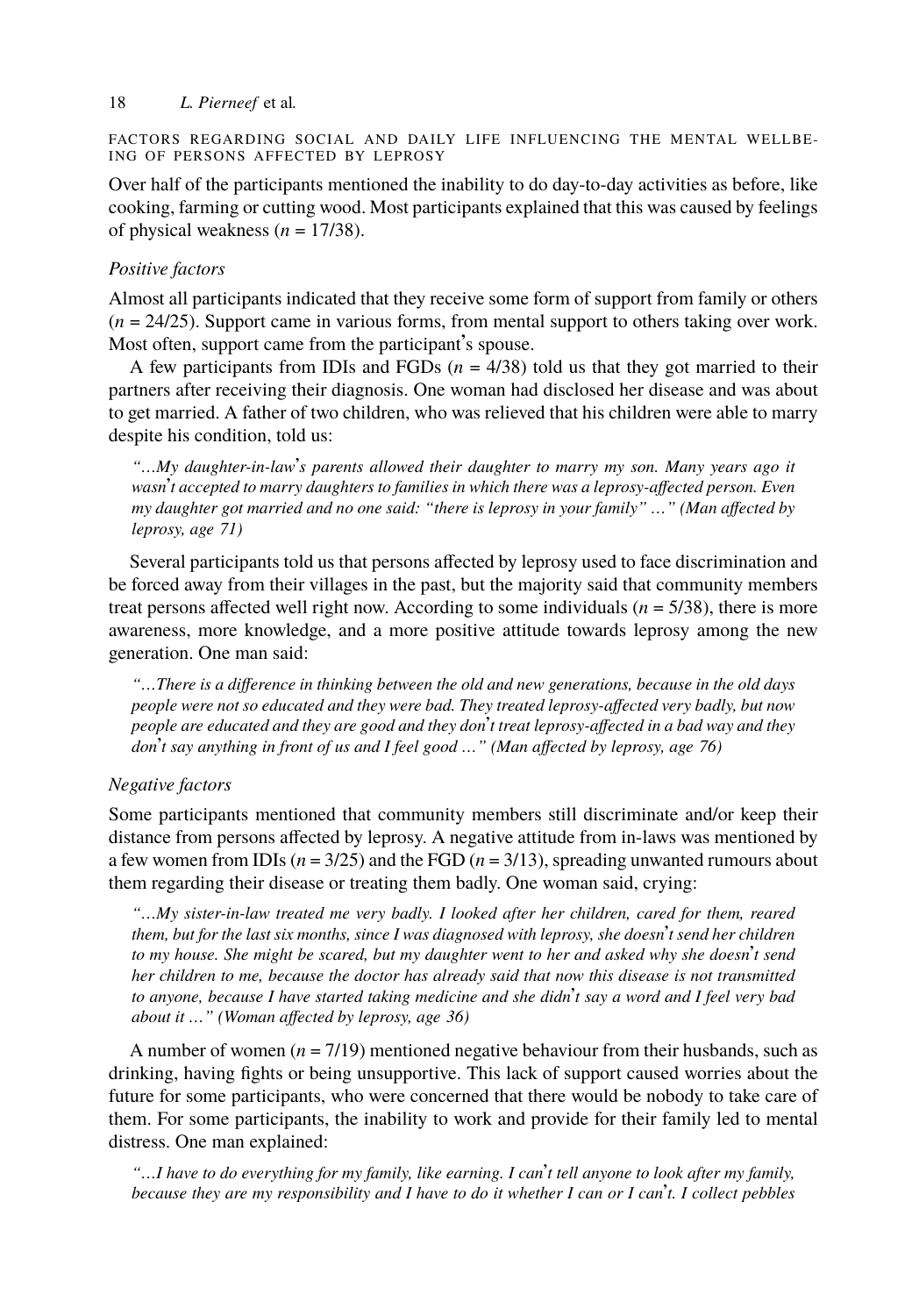*and sell them. That is my source of income, but sometimes I can*'*t sell even a bag of pebbles even for six months. (…) I was unable to buy books and notebooks for my sons and they had to drop out from school and my wife also has to suffer a lot. It was better if I would have hanged myself at that time rather than having all of these problems …" (Man affected by leprosy, age 52)*

Although all but one of the participants said they were invited to wedding ceremonies and celebrations in their community, a few participants noted that they were not invited as often as before and some indicated that nowadays they do not attend. Participation restrictions were said to result from impairment or disability, feeling weak or having pain, and negative attitudes from the community. Being self-aware about their condition, some individuals restricted themselves. Illustrating this, one woman said:

*"…After having this disease, I usually don*'*t visit my friends and they don*'*t [visit me] either. I used to wear a mask and when people asked about that I said: "the doctor has referred me to stay away from dust and smoke …" Because this disease transmits through the respiratory route. (…) I*'*m aware about it and I myself maintain a distance with them …" (Woman affected by leprosy, age 35)*

# CULTURAL AND RELIGIOUS FACTORS AFFECTING THE MENTAL WELLBEING OF PER-SONS AFFECTED BY LEPROSY

There were many beliefs about leprosy in the study area, such as the perceptions that leprosy is non-communicable, a genetic disease, caused by poor hygiene, transmitted through sexual contact, through water or by sharing food or clothes with persons affected. A few persons (*n* = 7/38) thought that leprosy was their fate or bad luck. Some persons also mentioned that others in their community believed leprosy was a curse from God, caused by an evil spirit, or a curse or sins from their previous life. This was also mentioned in the FGD.

# *Positive factors*

Cultural and religious factors reported to have a positive influence on mental wellbeing are finding comfort in religion and rejection of traditional beliefs around leprosy. When the interviewer asked the participants about their feelings towards local beliefs about leprosy, one man answered:

*"…I don*'*t believe in such things. If it was a curse, then why was I cured after taking medicine? Because my family didn*'*t sacrifice any goats, hens and didn*'*t worship for me …" (Man affected by leprosy, age 34)*

Religion was reported to be helpful in relieving mental distress around the disease. Many participants said religion made them feel strong, relaxed and gave them a sense of control. One man said:

*"…I visited many religious places, worshipped God and even built a temple, praying that this disease might not affect my offspring. (…) If I am sad, I just worship and feel relaxed …" (Man affected by leprosy, age 76)*

# *Negative factors*

Traditional religious beliefs—especially the belief that leprosy is a sin or curse—had a negative impact on mental wellbeing. These beliefs were often related to incorrect knowledge about leprosy. Beliefs caused participants to question themselves and caused mental distress. The belief that leprosy is caused by sins, for example, made participants wonder whether they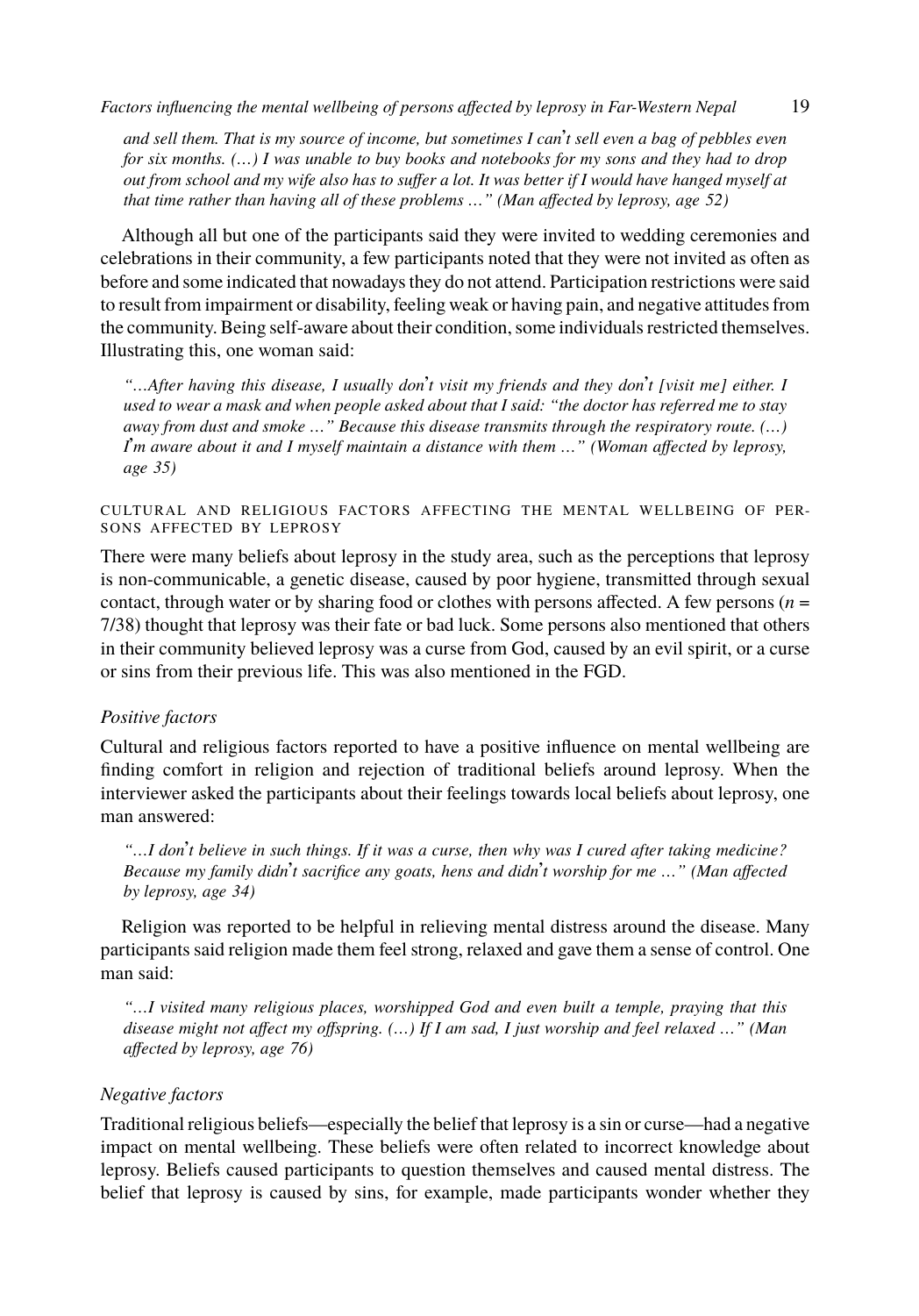might have actually committed a sin. Some persons did not understand why they were affected by a disease that is considered to be God's curse. One woman said:

*"…I feel very bad and I think I haven*'*t done anything wrong. Sometimes I think that my father married me off before I started menstruating and it may be because of that sin that I am having this disease. Otherwise, I haven*'*t done anything wrong …" (Woman affected by leprosy, age 36)*

And two others said:

*"…People in my community say that I am affected by leprosy, because I have done some evil things. Like, I do slaughtering of animals. Th[ey s](#page-12-16)[ay](#page-12-17) [th](#page-12-18)at I am cursed because of it. I do it to look after my fam[ily](#page-12-5) and I do good things, not bad …" (Man affected by leprosy, age 62)*

*"…We did good to ev[ery](#page-12-4)one, but I don*'*t know what happened to us …" (Woman affected by leprosy, age 25)*

# **Discussion**

In the current study, many persons affected by leprosy experienced mental distress, such as worry about their disease and its implications, feeling ashamed or embarrassed, and suicidal thoughts. Numerous studies in various countries have measured the prevalence of psychosocial problems among persons affected by leprosy,  $17-19,33$  among [w](#page-11-2)hich depression was found to be most common.<sup>21</sup> Singh reported that psychological care of persons affected by leprosy was insufficient up to  $2012<sup>16</sup>$  and this still holds true for Far-Western Nepal. A study in China found suicide to be the major cause of death among leprosy patients.<sup>34</sup> Another [st](#page-12-1)[ud](#page-12-5)[y r](#page-12-19)eported that suicidal thoughts were more apparent among persons with visible impairments.<sup>35</sup> This could explain the findings in our study, where four out of the [five](#page-12-20) participants who felt they would be better off dead had a grade 2 dis[ab](#page-12-21)ility.

Some participants in our study kept their disease hidden from society and only shared it with those closest to them as they were aware of and/or feared the stigma surrounding leprosy, which was also found in a [s](#page-11-2)imilar mixed-methods study in Western Nepal.<sup>7</sup> Furthermore, participants in our study reported signs of internalised stigma, such as feeling ashamed about their disease or physical appearance. Similarly, previous literature describes that people with leprosy might feel ashamed due to community attitudes and deformities.<sup>12,21,36</sup> Several participants mentioned that darkening of the skin, a side effect of leprosy treatment, was a reason for shame. This was [fo](#page-11-5)und in another [stu](#page-13-0)dy as well.<sup>37</sup> In some Asian and South American countries, fair skin is preferred.<sup>38</sup>

Participants also indicated that they participate[d l](#page-12-7)[ess](#page-13-1) [in](#page-13-2) the community because of fear of negative reactions to their condition from others. This was supported by a[no](#page-13-3)[the](#page-13-4)r study in Nepal by Adhika[ri](#page-11-5) and colleagues.<sup>7</sup> In the present study, participation restrictions seemed to result mostly from physical weakness, impairments or disability. Some individuals were unable to work and earn enough money to provide for their families and this resulted in mental distress. A study in Indonesia, also described that the main problems in the area of participation restrictions and stigma among persons affected by leprosy were shame, difficulties in employment and marriage-related problems.<sup>9</sup> Self help groups<sup>39</sup> could potentially be helpful as these have been found to improve mental wellbeing and reduce stigma, by improving a person's selfesteem, dignity and social status in the community.20,40–42

Whereas other studies found problems with marriage, such as divorce $43,44$  or problems for persons affected by leprosy or their children to find a marriage partner,<sup>9</sup> most individuals in our study indicated that they did not experience such problems. Only one woman was separated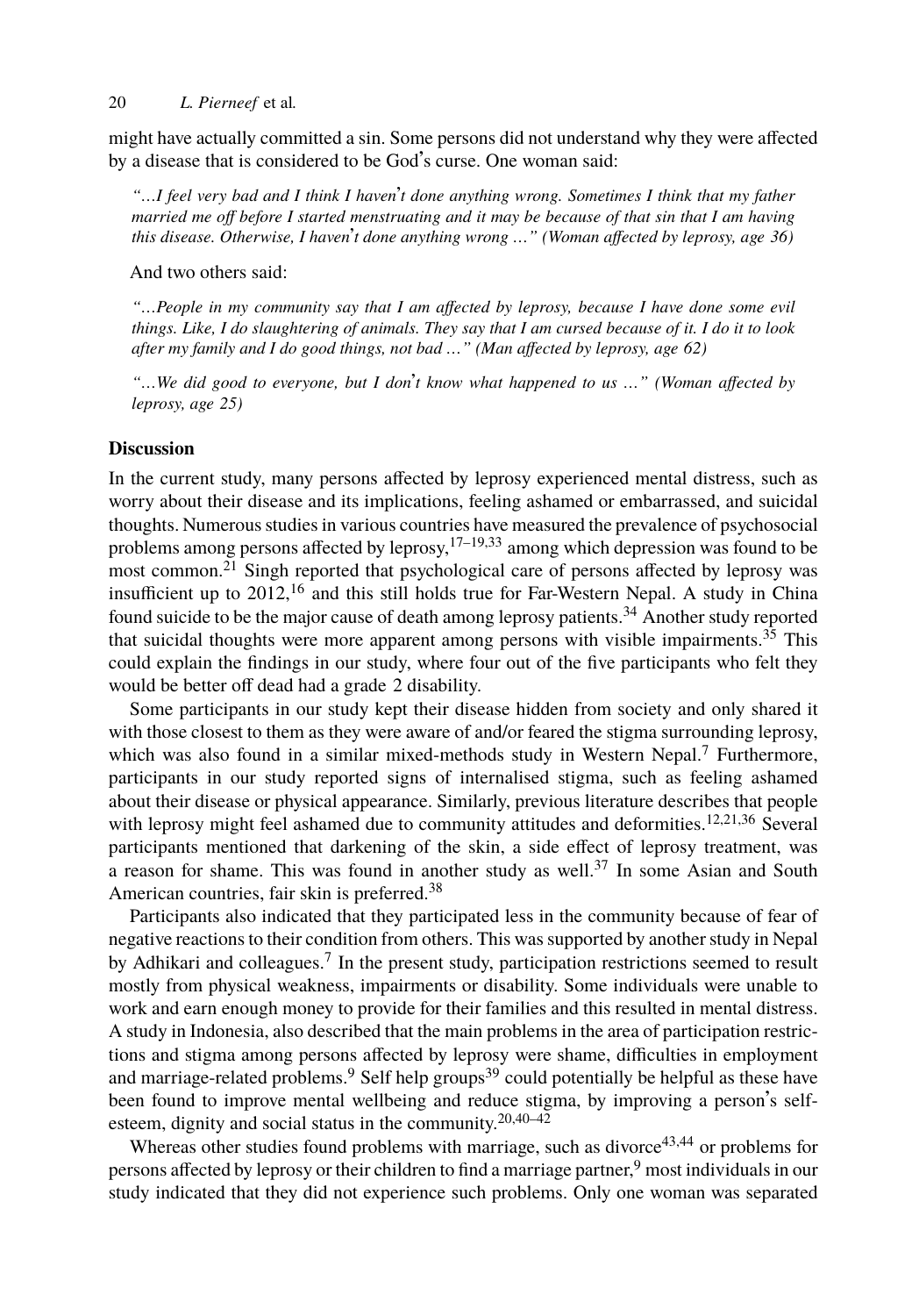from her husband due to her leprosy, many years ago. Another man was worried about his eldest daughter not being able to find a marriage partner due to his and his wife's leprosy status. However, this was not reported more often. On the contrary, a f[e](#page-11-3)w men and one woman got married after their partners heard about their disease and another woman was about to get married. This could possibly be explained by the fact that most participants had no visible impairments. Moreover, accord[in](#page-12-1)[g t](#page-12-4)[o t](#page-12-19)[he](#page-13-5) [p](#page-13-6)articipants, their partners had adequate knowledge about the disease (about treatment and cause). Interviewing life partners of persons affected by leprosy about their perspectives on this would be interesting, but was beyond the scope of this study.

A few participants who did experience negative behaviour from their partners—drinking (too much) alcohol, having fights or being unsupportive—were all women. Similar behaviour was described in a study among married women in Eastern Nepal.<sup>8</sup> Several studies found lepro[sy](#page-12-1) [an](#page-13-7)[d l](#page-13-8)eprosy-related stigma to have a bigger impact on women than men, as in Nepal, women generally have a lower social status and when affected by leprosy, the risk of being discriminated against is higher.<sup>12,16,36,45,46</sup> A co-researcher working on the quantitative part of this study found both affected and unaffected women to have poorer mental wellbeing than men.

We found that social support from family and community members was very important to the persons affected by leprosy and was often linked to positive feelings. As suggested by other studies as well, these findings indicate the i[m](#page-13-9)[por](#page-13-10)tance of including family and close friends in interventions that aim to improve the mental wellbeing of leprosy-affected individuals.12,47,48

Noteworthy is that the participants in the present study said there was less stigma now compared to the past. This was believed to be due to greater awareness and exposure to education about leprosy in the younger generation, which has been recently described by Marahatta *et al.*<sup>49</sup> The authors found that leprosy awareness among community members in Lalitpur district of (Central) Nepal had increased in recent years, and discrimination was believed to belong to the past. Studies have found a significant link between adequate knowledge and positive attitudes towards leprosy.<sup>50–52</sup> Nonetheless, in our study, negative attitudes towards leprosy were still mentioned by approximately half of the participants, indicating that the stigma surrou[ndi](#page-13-9)ng leprosy is still a problem here. Participants indicated that little to no information about leprosy was provided by the health clinics. In [ad](#page-13-11)dition, there were many local beliefs about the cause of leprosy.

We foun[d k](#page-13-9)nowledge about leprosy to be poor among the communities as well as persons affected by leprosy in Far-[Wes](#page-13-12)tern Nepal. Many cultural or religious beliefs around leprosy were found, and these often led to ment[al](#page-13-13) distress among persons affected. Some beliefs, such as leprosy being caused by committing a sin, made participants question themselves. Similar cultural beliefs were found among community members of persons affected by leprosy in Southern Central Nepal, including the perceptions that leprosy comes from bad blood, a curse or having committed a sin.<sup>50</sup> According to Raju & Kopparty, inadequate knowledge, understanding and negative beliefs regarding leprosy continue to fuel stigma.<sup>53</sup> This is also likely to be the case in Far-Western Nepal. Community leprosy awareness programmes using local media<sup>50</sup> and counselling after diagnosis with leprosy have been identified as successful strategies to reduce stigma<sup>54</sup> and, ideally, close relations should be included, given the importance and benefits of social support.<sup>55</sup>

Religion and, in particular, prayer, were found to be factors that helped people find peace of mind. According to the literature, religion often functions as a source of resilience in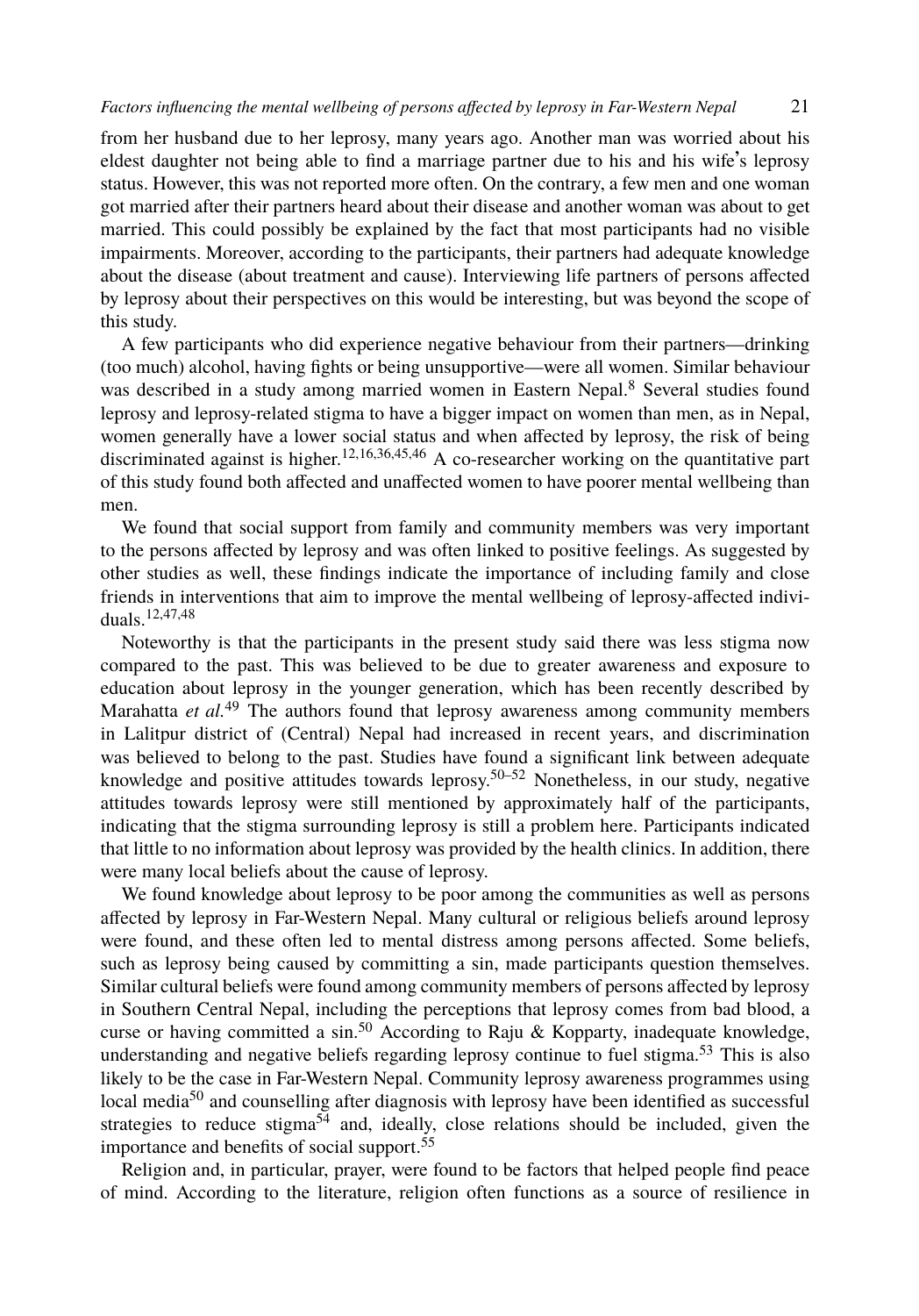mental health and illness.37,55,56 However, certain religious beliefs can also be problematic, for example, believing that a disease is a punishment from God might lead to a delay in seeking treatment, as was found for individuals with  $HIV<sub>57</sub>$  This should be taken into account when religious leaders are included in interventions.

# STUDY LIMITATIONS

A limitation of this qualitative study is the specific geographical area, which limits the generalizability of our findings to the entire study population. However, we strived to improve the quality of this study by repeatedly giving the Nepalese interpreter feedback on interviewing skills and thoroughly discussing interview data and translation with her and other Nepalese colleagues. It should also be noted that the aim of this study was to get more insight into this topic in this specific area of Nepal, and findings may not be generalised to the entire population.

### RECOMMENDATIONS

The information emerging from this study could be used in developing interventions to improve the mental wellbeing of persons affected by leprosy by taking the influencing factors into account. In our view, counselling after diagnosis with leprosy and including close relatives in this, is essential and should: (1) focus on explaining the aetiology of leprosy, the way it is transmitted and the benefits of treatment, thereby aiming to reduce the effects of cultural beliefs and stigma around the disease; and (2) strive to prevent and take care of mental health problems, such as the worries, shame and suicidal thoughts experienced by many individuals affected by leprosy. Finally, advocacy programmes to make the community more aware of leprosy, and interventions such as self help groups that focus on increasing employment options, economic empowerment, and social participation for persons affected, should be developed.

# **Conclusions**

This study found that in Far-Western Nepal:

- (1) Mental distress was reported by many participants. This included shame, worries, fear, stress and suicidal thoughts. Many factors—such as (lack of) social support, participation (restrictions), activity (limitations), stigma, religion, cultural beliefs, knowledge and (negative) community attitudes were found to influence the mental wellbeing of persons affected by leprosy.
- (2) Stigma around leprosy still exists in different forms.
- (3) Both stigma and physical impairments can lead to participation restrictions and difficulties with work.
- (4) Knowledge about leprosy can positively influence attitudes towards the disease and likely, the mental wellbeing of individuals affected by leprosy.

# **Review board approval**

This study received ethical approval from the Nepal Health and Research Council (NHRC) under Ref. No. 2925.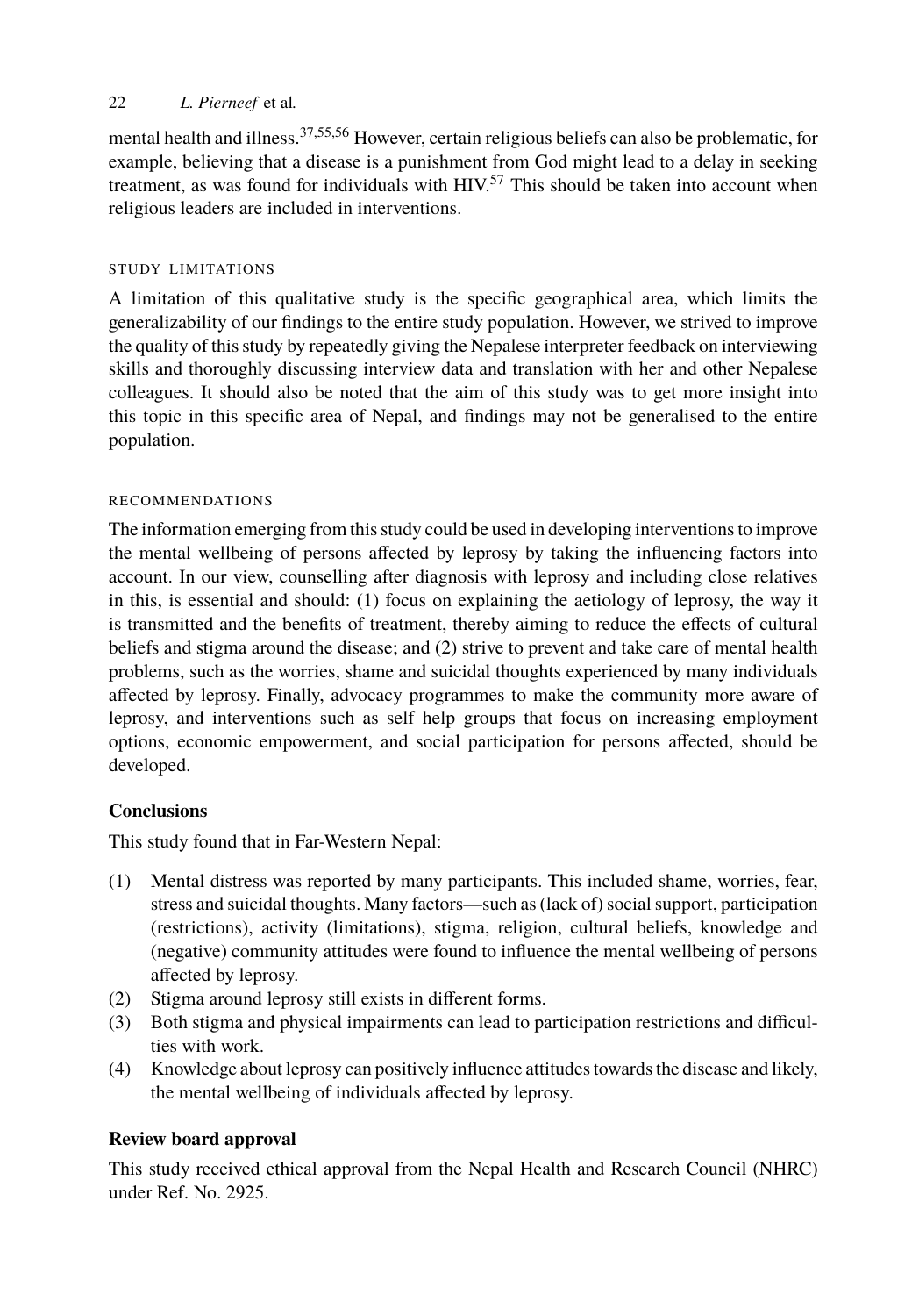### **Acknowledgements**

The participants who shared their stories with us and the health workers who helped us are very much appreciated. The authors would like to especially thank Himalaya Sigdel and Nand Lal Banstola from NLR Nepal for supporting this research.

# **Conflict of interests**

The authors declare no conflict of interest regarding the publication of this paper.

# **Funding**

This study received no external funding.

# **Author**'**s contributions**

WB, AvtN, LS, and LP conceived the research and designed the methods. AK, MP, MB, US, MS, and LP recruited participants. MB, US and LP collected the data and LP performed the analysis. LP wrote the manuscript. MW, WB, and AvtN edited the manuscript. All authors reviewed, discussed and agreed with the manuscript. LP is guarantor of the manuscript.

# **Patient consent statement**

<span id="page-11-4"></span>Before each interview and FGD, written informed consent was obtained, and the study and its purpose were verbally explained, reassuring participants about their anonymity, and their right to refuse to answer or quit the interview at any time.

# <span id="page-11-0"></span>**Data sharing statement**

<span id="page-11-1"></span>Data were anonymized and analyzed by the investigators involved in the interviews (LP, MB, US) and were not shared externally.

#### <span id="page-11-2"></span>**References**

- <sup>1</sup> WHO. Global leprosy update, 2018: moving towards a leprosy-[free world.](https://doi.org/10.1371/journal.pntd.0002940) *[Wkly Epidemil Rec](https://doi.org/10.1371/journal.pntd.0002940)*[,](https://doi.org/10.1371/journal.pntd.0002940) 2019; **94**: 389– 412.
- <span id="page-11-3"></span><sup>2</sup> Walker SL, Lockwood DNJ. Leprosy. *Clin Dermatol*, 2007; **25**(2): 165–172.
- <sup>3</sup> Suzuki K, Akama T, Kawashima A, Yoshihara A, Yotsu RR, Ishii N. Current status of leprosy: epidemiology, bas[ic science and clinical p](https://doi.org/10.1155/2016/4230235)erspectives. *J Dermatol*, 2012; **39**(2): 121–129.
- <span id="page-11-5"></span><sup>4</sup> Wilder-Smith EP, Van Brakel WH. Nerve damage in leprosy and its management. *Nat Clin Pract Neurol*, 2008; **4**(12): 656–663.
- <sup>5</sup> Engelbrektsson UB, Subedi M. Stigma and leprosy presentations, Nepal. *Lepr Rev*, 2018; **89**(4): 362–369.
- <sup>6</sup> Peters RMH. *"I Am Not Shy …So I Don*'*t Have Leprosy, Right?": Understanding and Assessing Leprosy-Related Stigma and the Effect of Stigma-Reduction [Interventions in Cirebon Distric](https://doi.org/10.1371/journal.pntd.0005567)t, Indonesia*. Enschede: VU University Amsterdam, 2015.
- <sup>7</sup> Adhikari B, Kaehler N, Chapman RS, Raut S, Roche P. Factors affecting perceived stigma in leprosy affected persons in western Nepal. *PLoS Negl Trop Dis*, **8**(6): e2940. doi:10.1371/journal.pntd.0002940.
- <sup>8</sup> Van't Noordende AT, van Brakel WH, Banstola N, Dhakal KP. The impact of leprosy on marital relationships and sexual health among married women in eastern Nepal. *J Trop Med*, 2016; 4230235. doi:10.1155/2016/4230235.
- <sup>9</sup> van Brakel WH, Sihombing B, Djarir H, Beise K, Kusumawardhani L, Yulihane R *et al.* Disability in people affected by leprosy: the role of impairment, activity, social participation, stigma and discrimination. *Glob Health Action*, 2012; **5**: 1–11.
- <sup>10</sup> Obindo J, Abdulmalik J, Nwefoh E, Agbir M, Nwoga C, Armiya'u A *et al.* Prevalence of depression and associated clinical and socio-demographic factors in people living with lymphatic filariasis in Plateau State, Nigeria. *PLoS Negl Trop Dis*, **11**(6): e0005567. doi:10.1371/journal.pntd.0005567.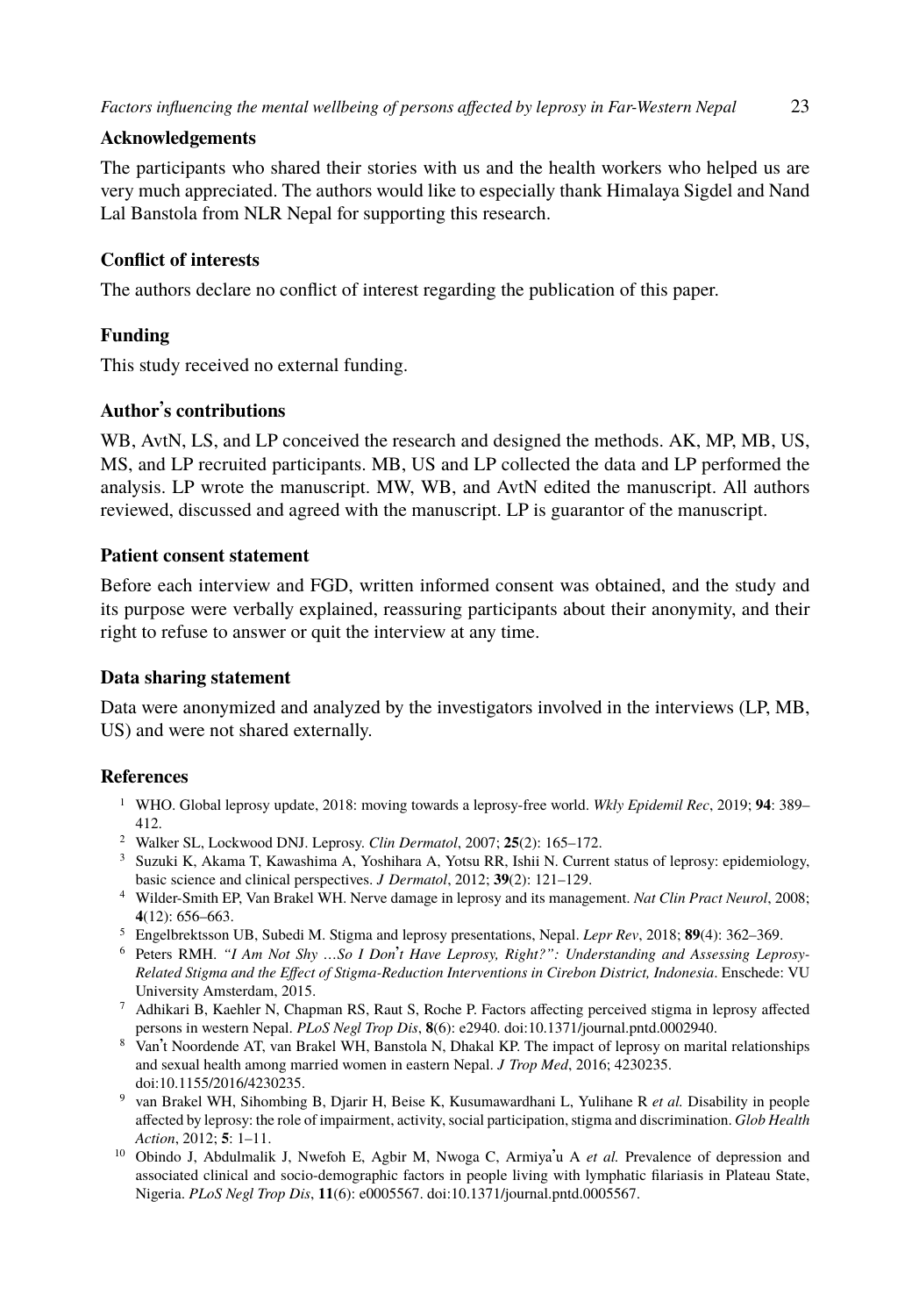- <span id="page-12-4"></span><span id="page-12-3"></span><span id="page-12-2"></span><span id="page-12-1"></span><span id="page-12-0"></span><sup>11</sup> Kaehler N, Adhikari B, Raut S, Marahatta SB, Chapman RS. Perceived stigma towards leprosy among community members living close to nonsomboon leprosy colony in Thailand. *PLoS One*, **10**(6): e0129086. doi:10.1371/journal.pone.0129086.
- <span id="page-12-16"></span><sup>12</sup> Rafferty J. Curing the stigma of leprosy. *Lepr Rev*, 2005; **76**(2): 119–126.
- <sup>13</sup> Brouwers C, van Brakel WH, Cornielje H. Quality of life, perceived stigma, activity and participation of people with leprosy-related disabilities in south-east Nepal. *Disabil CBR Inclusive Dev*, 2011; **22**: 16–34. doi:10.5463/DCID.v22.i1.15.
- <span id="page-12-17"></span><span id="page-12-7"></span><sup>14</sup> Lusli M, Zweekhorst MBM, Miranda-Galarza B, Peters RMH, Cummings S, Seda FSSE *et al.* Dealing with stigma: experiences of persons affected by disabilities and leprosy. *Biomed Res Int*, 2015; 261329. doi:10.1155 /2015/261329.
- <span id="page-12-5"></span><sup>15</sup> Van ['](https://doi.org/10.1080/16549716.2020.1815275)[t Noordende AT, Kuipers P, Perei](https://doi.org/10.1080/16549716.2020.1815275)ra ZBD. Strengthening personal and family resilience: a literature review for the leprosy context. *Lepr Rev*, 2019; **90**(1): 88–104.
- <sup>16</sup> Singh GP. Psychosocial aspects of Hansen's disease (leprosy). *Indian Dermatol Online J*, 201[2;](https://doi.org/10.1017/gmh.2020.3) **[3](https://doi.org/10.1017/gmh.2020.3)**[\(3\): 166–170.](https://doi.org/10.1017/gmh.2020.3) <sup>17</sup> [Leek](https://doi.org/10.1017/gmh.2020.3)assa R, Bizuneh E, Alem A. Prevalence of mental distress in the outpatient clinic of a specialized leprosy
- <span id="page-12-6"></span>hospital, Addis Ababa, Ethiopia, 2002. *Lepr Rev*, 2004; **75**(4): 367–375. <sup>18</sup> Kisivuli AJ, Othieno CJ, Mburu JM, Kathuku DM, Obondo A, Nasokho PW. Psychiatric morbidi[ty among](https://www.mhinnovation.net/blog/2017/may/24/mental-health-stigma-and-neglected-tropical-diseases) leprosy patients in Teso and Busia districts of western Kenya. *East Afr Med J*, 2005; **[82](https://www.mhinnovation.net/blog/2017/may/24/mental-health-stigma-and-neglected-tropical-diseases)**[\(9\): 452–456.](https://www.mhinnovation.net/blog/2017/may/24/mental-health-stigma-and-neglected-tropical-diseases)
- <span id="page-12-9"></span><span id="page-12-8"></span><sup>19</sup> [Erinfolami AR, Adeyemi JD. A case control study of psychiatric morbidities a](https://www.mhinnovation.net/blog/2017/may/24/mental-health-stigma-and-neglected-tropical-diseases)mong subjects with leprosy in Lagos, Nigeria. *Int J Psychiat Med*, 2009; **39**(1): 89–99.
- <span id="page-12-10"></span><sup>20</sup> van Dorst MMAR, van Netten WJ, Waltz MM, Pandey BD, Choudhary R, van Brakel WH. Depression and mental wellbeing in people affected by leprosy in southern Nepal. *Glob Health Action*, 2020; **13**(1): 1815275. doi:10.1080/16549716.2020.1815275.
- <span id="page-12-11"></span><sup>21</sup> Somar PMW, Waltz MM, van Brakel WH. The impact of leprosy on the mental wellbeing of leprosy-affected persons and their family members—a systematic review. *Glob Ment Health*, 2020; **7**: e15. doi:10.1017/gmh.20 20.3.
- <span id="page-12-12"></span><sup>22</sup> Jha AK. Leprosy: before and after elimination from Nepal. *Kathmandu Univ Med J (KUMJ)*, 2012; **10**(37): 1–2.
- <span id="page-12-13"></span><sup>23</sup> Department of Health Services. Province 7. Government of Nepal; 2017.<br><sup>24</sup> Eaton J. Martal health, stigma and neglected tropical diseases 2017 J Ave
- <sup>24</sup> Eaton J.. Mental health, stigma and neglected tropical diseases 2017 [Available from: https://www.mhinnovati on.net/blog/2017/may/24/mental-health-stigma-and-neglected-tropical-diseases].
- <span id="page-12-14"></span><sup>25</sup> Mangeard-Lourme J. Building the case for the integration of mental health services in leprosy and lymphatic filariasis programmes. 2018.
- <span id="page-12-15"></span><sup>26</sup> WHO. *Meeting of Regional Experts on Promotion of Mental Well-Being*. India: World Health Organization Regional Office for South-East Asia, 2009.
- <span id="page-12-18"></span><sup>27</sup> Green J, Thorogood N. In: Silverman D (ed.), *Qualitative Research Methods for Health Research*. London: SAGE Publications, 2018.
- <sup>28</sup> Gray DE. *Doing Research in the Real World*. London: SAGE Publications, 2018.
- <sup>29</sup> Nepali S, Ghale S, Hachhethu K. *Socio-Cultural Profiles of the Seven Provinces*. Kathmandu: Governance Facility, 2018.
- <sup>30</sup> Putz R, O'hara K, Taggart F, Stewart-Brown S. Using WEMWBS to measure the impact of your work on mental wellbeing: a practice-based user guide. 2012.
- <span id="page-12-19"></span><sup>31</sup> Kroenke K, Spitzer RL, Williams JBW. The PHQ-9—validity of a brief depression severity measure. *J Gen Intern Med*, 2001; **16**(9): 606–613.
- <span id="page-12-20"></span><sup>32</sup> Brandsma JW, Van Brakel WH. WHO disability grading: operational definitions. *Lepr Rev*, 2003; **74**(4): 366– 373.
- <span id="page-12-21"></span><sup>33</sup> Ku[mar JHR, Verghese A.](https://doi.org/10.1155/2013/507034) Psychiatric disturbances among leprosy patients—an epidemiological-study. *Int J Leprosy*, 1980; **48**(4): 431–434.
- <sup>34</sup> Shen JP, Liu MS, Zhou M, Li WZ. Causes of death among active leprosy patients in C[hina.](https://doi.org/10.3389/fpubh.2017.00365) *[Int J Dermatol](https://doi.org/10.3389/fpubh.2017.00365)*[,](https://doi.org/10.3389/fpubh.2017.00365) [2011;](https://doi.org/10.3389/fpubh.2017.00365) **[5](https://doi.org/10.3389/fpubh.2017.00365)0**(1): 57–60.
- <sup>35</sup> Philip R. Study of psycho-social aspect of deformed and non-deformed Hansen's patients: a cross sectional comperative study at Philadelphia Leprosy Hospital, Salur, South India. *Abstract of Congress Papers*, 1998; **66**(4): 135A.
- <sup>36</sup> Dijkstra JIR, Van Brakel WH, Van Elteren M. Gender and leprosy-related stigma in endemic areas: a systematic review. *Lepr Rev*, 2017; **88**(3): 419–440.
- <sup>37</sup> Peters RMH, Dadun LM, Miranda-Galarza B, van Brakel WH, Zweekhorst MBM *et al.* The meaning of leprosy and everyday experiences: an exploration in Cirebon, Indonesia. *J Trop Med*, 2013; 507034. doi:10.1155/2013/507034.
- <sup>38</sup> Shroff H, Diedrichs PC, Craddock N. Skin color, cultural capital, and beauty products: an investigation on the use of skin fairness products in Mumbai, India. *Front Publ Health*, 2017; **5**(365): 365. doi:10.3389/fpubh.2017 .00365.